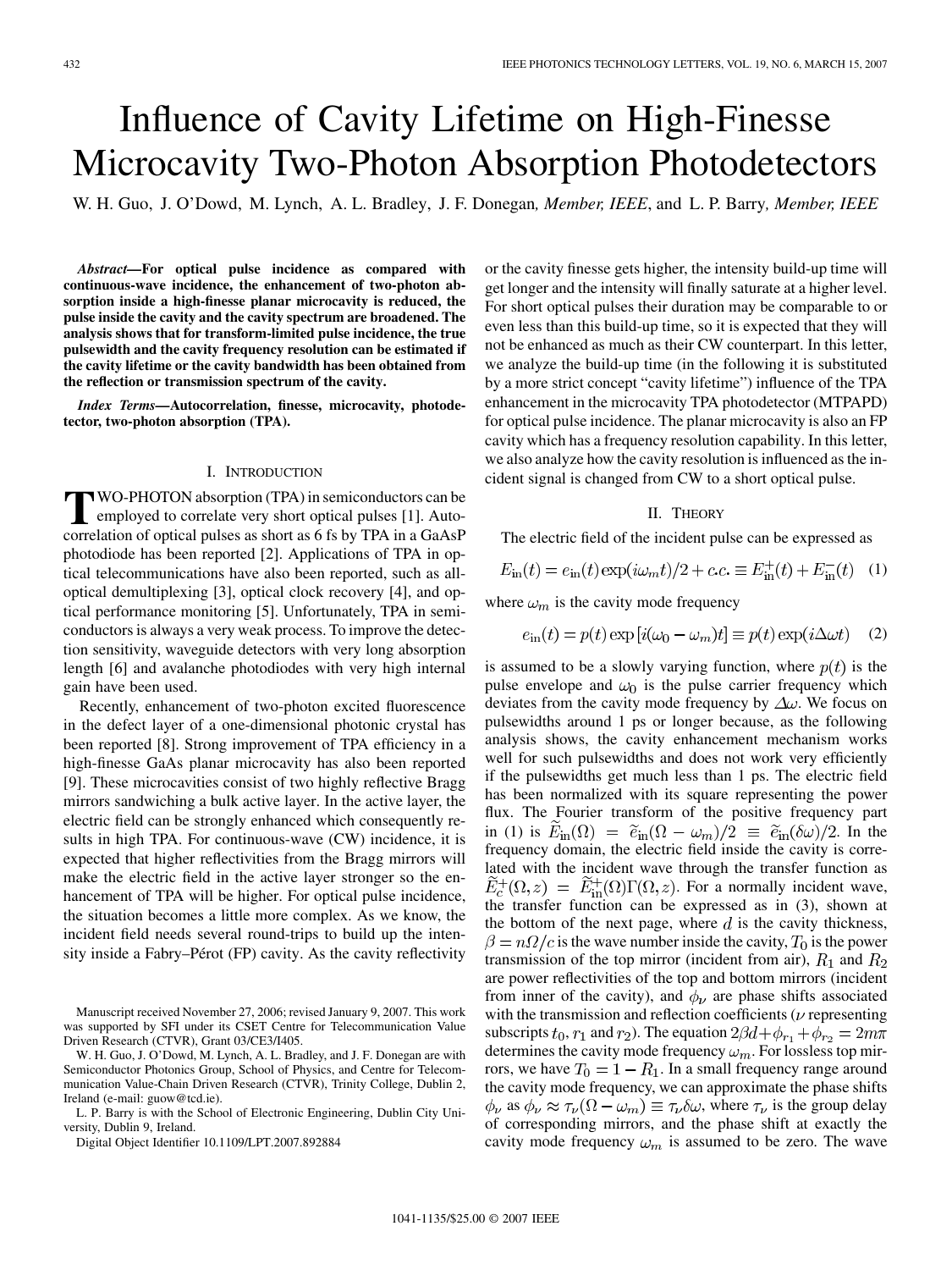<span id="page-1-0"></span>number  $\beta$  can be approximated as  $\beta \approx \beta_m + \delta \omega v_g^{-1}$ , where  $\beta_m$ is the wave number at  $\omega_m$ ,  $v_g$  is the group velocity inside the cavity. In (3), the numerator of the transfer function describes the standing wave distribution and the denominator describes the enhancement achieved by the reflection from the mirrors. Now we make a simplifying approximation by assuming that the variation of the transfer function with wavelength is mainly determined by the denominator variance; i.e., we neglect the variance of the standing wave distribution with wavelength. This would be a good approximation for high-finesse microcavities because the wavelength change would be just a few nanometres. The transfer function can now be changed to

$$
\Gamma(\Omega, z) \approx \frac{\exp(-i\delta\omega\tau_{t_0}) f(z)}{1 + \frac{R}{2(1-R)}\tau^2 \delta\omega^2 + i\frac{R}{1-R}\tau \delta\omega}
$$
(4)

where

$$
f(z) = \frac{\sqrt{T_0} \left( \exp(-i\beta_m z) + \sqrt{R_2} \exp(i\beta_m z) \right)}{1 - R} \tag{5}
$$

is the field distribution inside the cavity for the cavity mode frequency,  $\tau = 2dv_g^{-1} + \tau_{r_1} + \tau_{r_2}$  is the round-trip group delay,  $R = (R_1 R_2)^{1/2}$ . If  $R > 0.9$ , the error of the above approximation is less than 10% and the error decreases as  $R$  or the cavity finesse  $\pi R^{1/2}/(1-R)$  increases.  $|\Gamma(\Omega, z)|^2$  calculated from (4) has a Lorentzian lineshape which has a full-width at half-maximum (FWHM) given by  $\gamma_{c,\omega} = 2(1 - R)/(\tau R^{1/2})$ , where the subscript  $\omega$  indicates that  $\gamma_{c,\omega}$  is expressed in angular frequency. If expressed in wavelength, we have  $\gamma_{c,\lambda} = \lambda_m^2 \gamma_{c,\omega} / (2\pi c)$ .  $\gamma_{c,\omega}$  and  $\gamma_{c,\lambda}$  are called cavity bandwidth in the following. The cavity bandwidth can be calculated from the reflection or transmission spectrum of the cavity. The cavity lifetime is defined as  $T_c = 1/\gamma_{c,\omega} = \lambda_m^2/(2\pi c \gamma_{c,\lambda})$ . Using the approximated transfer function (4) and assuming the field inside the cavity has the same form as [\(1\)](#page-0-0), we can obtain the following equation:

$$
\widetilde{e}_c(\delta \omega, z) = \frac{\widetilde{e}_{\text{in}}(\delta \omega) \exp(-i\delta \omega \tau_{t_0})}{1 + 2(1 - R)T_c^2 \delta \omega^2 + i2\sqrt{R}T_c \delta \omega} f(z) \tag{6}
$$

where the definition of cavity lifetime has been used. After transforming into the time domain, we obtain

$$
\left[2(R-1)T_c^2\frac{\partial^2}{\partial t^2} + 2\sqrt{R}T_c\frac{\partial}{\partial t} + 1\right]e_c(t) = e_{\text{in}}\left(t - \tau_{t_0}\right). \tag{7}
$$

The field dependence on position inside the cavity is given by (5). Its dependence on time can be solved from (7). Therefore, the electric field inside the cavity can now be expressed as  $E_c(t, z) = e_c(t) f(z) \exp(i\omega_m t)/2 + c.c.$  We can calculate the intensity averaged in an optical cycle as  $I_c(t, z) = |e_c(t)|^2 |f(z)|^2 / 2$ . If the incident pulse intensity is far from the saturation range, we can neglect the TPA influence on the field variation with time and position because TPA in semiconductors is always a weak process. Assuming TPA is an instantaneous process, we can calculate the TPA inside the cavity based on the pulse intensity. Here we define a relative value, the TPA enhancement factor, to characterize the cavity enhancement effect. It is defined in the following equation as the ratio between the TPA in the active layer calculated with and without the cavity effect:

$$
\zeta = \frac{\int_{-\infty}^{+\infty} dt \, |e_c(t)|^4}{\int_{-\infty}^{+\infty} dt \, |e_{\rm in}(t)|^4} \cdot \frac{\int_0^d dz \, |f(z)|^4}{d} \equiv \zeta_t \cdot \zeta_z \qquad (8)
$$

where  $\zeta_z$  can be calculated from (5) as  $\zeta_z = T_0^2(1 + R_2^2 + R_3^2)$  $(4R_2)(1-R)^{-4}$ , which as the formula shows will increase monotonically as the reflectivity increases. For CW incidence we have  $e_{\text{in}}(t) = \exp(i\Delta\omega t)$  from [\(2\)](#page-0-0), where  $\Delta\omega$  is the frequency deviation between the incident wave and the cavity mode. From (6) and (8), we can obtain  $\zeta_t = (1 + 4\Delta\omega^2 \gamma_{c,\omega}^2)^{-2}$ , which has an FWHM of  $(2^{1/2} - 1)^{1/2}\gamma_{c,\omega} \approx 0.643\gamma_{c,\omega}$  that is smaller than  $\gamma_{c,\omega}$  because TPA is dependent on the electric field to the power of four. This value represents the frequency resolution of the cavity under CW incidence. Furthermore if  $\Delta \omega = 0$ , we have  $\zeta_t = 1$  and  $\zeta = \zeta_z$ , which means that  $\zeta_z$  is the TPA enhancement factor for the CW incidence with the incident wavelength aligned with the cavity mode. The following analysis also shows that  $\zeta_z$  is the maximum TPA enhancement factor.  $\zeta_t$  causes the total TPA enhancement to be less than  $\zeta$  if the incident pulse duration is comparative to or less than the cavity lifetime. The TPA enhancement is also less than  $\zeta_z$  if the pulse carrier frequency  $\omega_0$  is detuned from the cavity resonance frequency  $\omega_m$ . We call  $\zeta_t$  the correction factor of the TPA enhancement in the following.

## III. NUMERICAL ANALYSIS

We take the incident pulse as a transform-limited hyperbolic secant pulse; i.e.,  $p(t)$  in [\(2\)](#page-0-0) is sech(1.763 $t/T_p$ ), where  $T_p$  is the pulsewidth (intensity FWHM). The pulse intensity spectrum has an FWHM of  $\gamma_{p,\omega} \approx 2.0/T_p$ . In the following, all time quantities are normalized by the cavity lifetime  $T_c$ . First we find the pulse inside the cavity is always asymmetrically broadened with a slowly decaying tail imposed by the cavity and little difference is produced if the cavity lifetime is kept constant but the reflectivity and cavity length vary. In the following analysis, we set the reflectivity to be 0.95. For this reflectivity, the cavity finesse is 61 and the TPA enhancement factor for CW incidence,  $\zeta_z$  as defined in (8), is 9100 assuming the bottom mirror reflectivity is very close to 1.0.

One important application of TPA in semiconductors is to determine the pulsewidth of very short optical pulses through correlation measurements. The microcavity can greatly enhance TPA; however, it also broadens the pulse inside the cavity which could result in an overestimation of the pulsewidth. [Fig. 1](#page-2-0) shows the broadening factor of the autocorrelation trace (ACT) versus the incident pulsewidth normalized by the cavity lifetime. The broadening factor is defined as the ratio between the FWHM of the ACT calculated from the pulse inside the cavity and from the incident pulse directly. The variation of the correction factor of the TPA enhancement with the normalized incident pulsewidth is also presented. It is seen that if the pulsewidth is equal to

$$
\Gamma(\Omega, z) = \frac{\sqrt{T_0} \exp(-i\phi_{t_0}) \left( \exp(-i\beta z) + \sqrt{R_2} \exp(-i(2\beta d + \phi_{r_2})) \exp(i\beta z) \right)}{1 - \sqrt{R_1 R_2} \exp(-i(2\beta d + \phi_{r_1} + \phi_{r_2}))}
$$
(3)